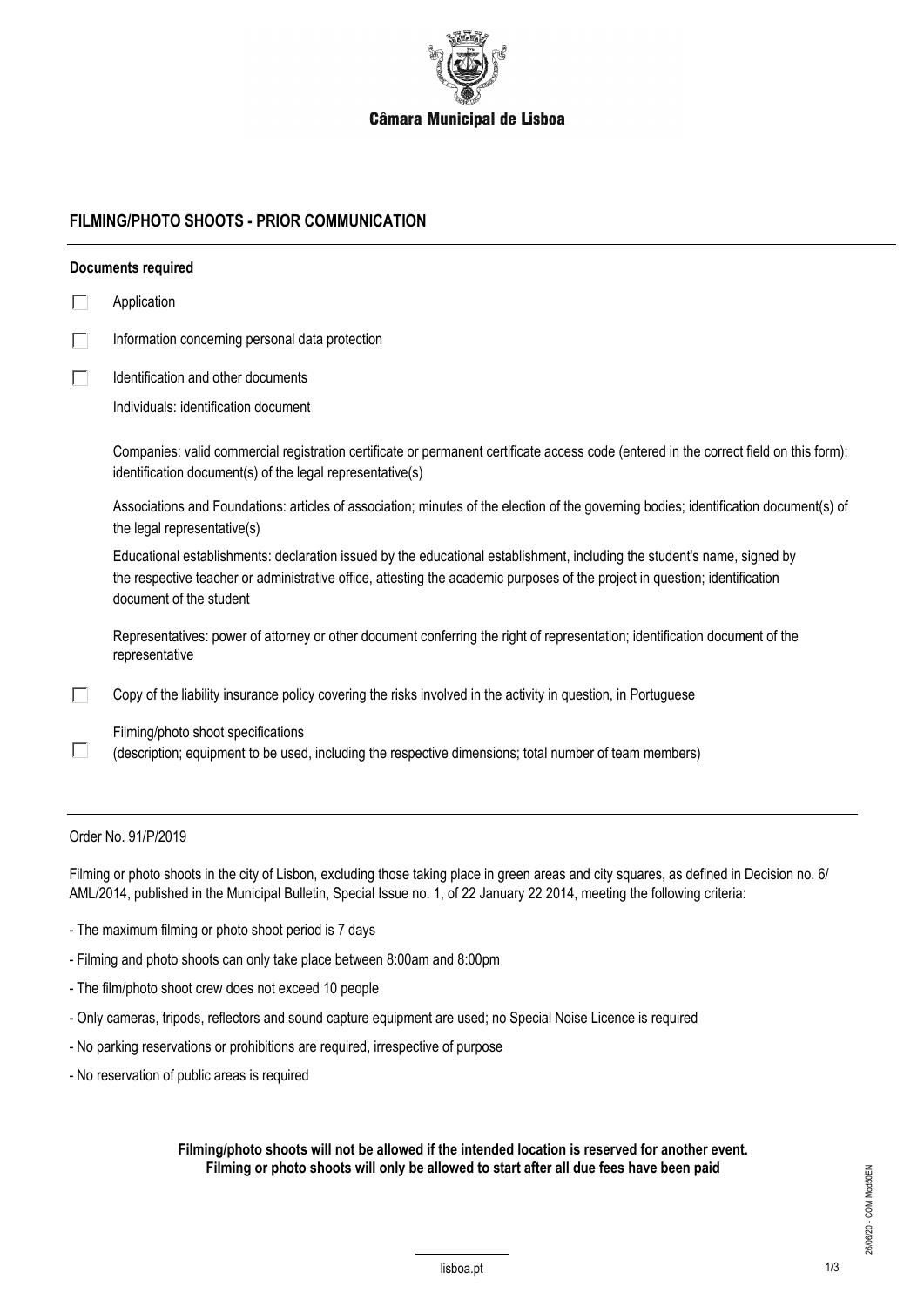

| <b>Mr Mayor of Lisbon</b>                                                                                                                                 |                                              |                                                                          |                            |                    | Filming/photo shoots<br>prior communication |  |
|-----------------------------------------------------------------------------------------------------------------------------------------------------------|----------------------------------------------|--------------------------------------------------------------------------|----------------------------|--------------------|---------------------------------------------|--|
| Identification of the applicant                                                                                                                           |                                              |                                                                          |                            |                    |                                             |  |
| ◯ Non-profit Organisation Name                                                                                                                            | ◯ Educational establishment                  |                                                                          | $\bigcirc$ Producer        | $\bigcirc$ Other   |                                             |  |
| Name                                                                                                                                                      |                                              |                                                                          |                            |                    |                                             |  |
| Address                                                                                                                                                   |                                              |                                                                          |                            |                    |                                             |  |
| Postcode                                                                                                                                                  | City/town                                    |                                                                          |                            |                    |                                             |  |
| Identification document n.º                                                                                                                               |                                              | <b>TIN</b>                                                               |                            |                    |                                             |  |
| Telephone                                                                                                                                                 |                                              | E-mail                                                                   |                            |                    |                                             |  |
| Commercial registration certificate access code                                                                                                           |                                              |                                                                          |                            |                    |                                             |  |
| Identification of the representative                                                                                                                      |                                              |                                                                          |                            |                    |                                             |  |
| Name                                                                                                                                                      |                                              |                                                                          |                            |                    |                                             |  |
| Telephone                                                                                                                                                 | E-mail                                       |                                                                          |                            |                    |                                             |  |
| Hereby presents a prior communication for the following purpose                                                                                           |                                              |                                                                          |                            |                    |                                             |  |
| $\overline{\phantom{a}}$ Filming                                                                                                                          |                                              |                                                                          |                            |                    |                                             |  |
| $\bigcirc$ Feature film                                                                                                                                   | Short film                                   | Documentary                                                              |                            | Entertainment show |                                             |  |
| $\bigcirc$ TV series                                                                                                                                      | $\bigcirc$ TV film                           | Other TV shows                                                           | $\bigcirc$ Soap opera      |                    |                                             |  |
| $\bigcirc$ Videoclip                                                                                                                                      | Video School film                            | ◯ Commercial                                                             | ◯ Photo shoot              |                    |                                             |  |
| Institutional film                                                                                                                                        |                                              |                                                                          |                            |                    |                                             |  |
| $\bigcirc$ Photography                                                                                                                                    | Advertising photography                      |                                                                          |                            |                    |                                             |  |
| Has an application for support and/or exemption from payment of fees been submitted? (at least 15 business days prior to the date of<br>this application) |                                              |                                                                          |                            |                    |                                             |  |
| $\bigcirc$ No<br>◯ Yes. Application No.                                                                                                                   |                                              |                                                                          |                            |                    |                                             |  |
| PRODUCTION CHARACTERISTICS                                                                                                                                |                                              |                                                                          |                            |                    |                                             |  |
| $\bigcirc$ National                                                                                                                                       |                                              | ◯ Production International production/co-production/executive production |                            |                    |                                             |  |
| <b>Estimated production budget:</b>                                                                                                                       |                                              |                                                                          |                            |                    |                                             |  |
| $\bigcirc$ < $\epsilon$ 5,000                                                                                                                             | $\circ$ $\epsilon$ 5,000 - $\epsilon$ 10,000 | $\circ$ €10,000 - €50,000                                                | $\circ$ €50,000 - €100,000 |                    |                                             |  |
| $\circ$ €100,000 - €500,000                                                                                                                               | $\circ$ €500,000 - €1,000,000                | $\bigcirc$ > €1,000,000                                                  |                            |                    |                                             |  |
| Team:                                                                                                                                                     |                                              |                                                                          |                            |                    |                                             |  |
| Total number o members                                                                                                                                    | Technicins                                   | Actors<br>Extras                                                         |                            |                    | 26/06/20 - COM Mod50EN                      |  |
|                                                                                                                                                           |                                              |                                                                          |                            |                    |                                             |  |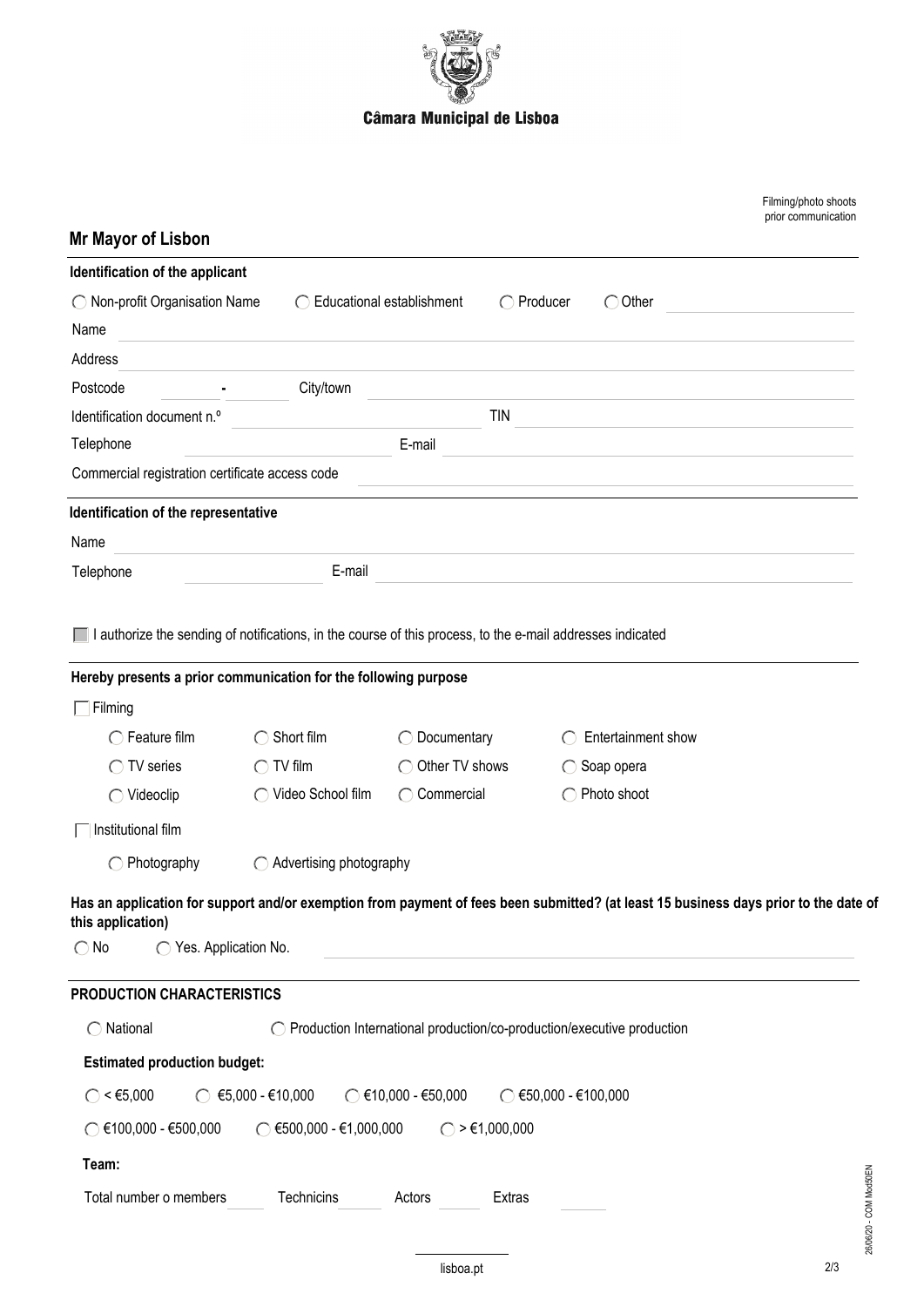

|                        |                                                           |                                                                                                                           |            |                                                         |                                 |                                                         | Filming/photo shoots<br>prior communication |  |
|------------------------|-----------------------------------------------------------|---------------------------------------------------------------------------------------------------------------------------|------------|---------------------------------------------------------|---------------------------------|---------------------------------------------------------|---------------------------------------------|--|
|                        |                                                           | FILMING/PHOTO SHOOT LOCATION AND DURATION<br>Fill in the information below for each location whose occupation is intended |            |                                                         |                                 |                                                         |                                             |  |
| Public areas Municipal |                                                           |                                                                                                                           |            |                                                         |                                 |                                                         |                                             |  |
| Facilities             |                                                           |                                                                                                                           |            |                                                         |                                 |                                                         |                                             |  |
| $\bigcap$ Library      | $(\ )$                                                    | Cemetery <b>C</b> Sports facilities                                                                                       | Monsanto   | School<br>$\left($                                      | Green area (garden)<br>$\left($ | Market<br>$\left( \begin{array}{c} \end{array} \right)$ | Other                                       |  |
|                        | Location (address, including door number)                 |                                                                                                                           |            |                                                         |                                 |                                                         |                                             |  |
|                        |                                                           |                                                                                                                           |            |                                                         |                                 |                                                         |                                             |  |
| Start date             |                                                           | End date                                                                                                                  |            | Start time                                              | End time                        |                                                         |                                             |  |
| Public areas Municipal |                                                           |                                                                                                                           |            |                                                         |                                 |                                                         |                                             |  |
| Facilities             |                                                           |                                                                                                                           |            |                                                         |                                 |                                                         |                                             |  |
| $\bigcap$ Library      |                                                           | $\bigcirc$ Cemetery $\bigcirc$ Sports facilities                                                                          | Monsanto   | School<br>$\left( \begin{array}{c} \end{array} \right)$ | Green area (garden)<br>$\left($ | Market<br>$\left( \quad \right)$                        | Other                                       |  |
|                        | Location (address, including door number)                 |                                                                                                                           |            |                                                         |                                 |                                                         |                                             |  |
|                        |                                                           |                                                                                                                           |            |                                                         |                                 |                                                         |                                             |  |
| Start date             |                                                           | End date                                                                                                                  | Start time |                                                         | End time                        |                                                         |                                             |  |
|                        |                                                           |                                                                                                                           |            |                                                         |                                 |                                                         |                                             |  |
| Public areas Municipal |                                                           |                                                                                                                           |            |                                                         |                                 |                                                         |                                             |  |
| Facilities             |                                                           |                                                                                                                           |            |                                                         |                                 |                                                         |                                             |  |
| $\bigcirc$ Library     | Cemetery<br>$\left( \begin{array}{c} \end{array} \right)$ | ◯ Sports facilities                                                                                                       | Monsanto   | School                                                  | Green area (garden)<br>C)       | Market<br>$(\ )$                                        | Other                                       |  |
|                        | Location (address, including door number)                 |                                                                                                                           |            |                                                         |                                 |                                                         |                                             |  |
|                        |                                                           |                                                                                                                           |            |                                                         |                                 |                                                         |                                             |  |
| Start date             |                                                           | End date                                                                                                                  | Start time |                                                         | End time                        |                                                         |                                             |  |
|                        |                                                           |                                                                                                                           |            |                                                         |                                 |                                                         |                                             |  |
| Public areas Municipal |                                                           |                                                                                                                           |            |                                                         |                                 |                                                         |                                             |  |
| Facilities             |                                                           |                                                                                                                           |            |                                                         |                                 |                                                         |                                             |  |
| $\bigcap$ Library      |                                                           | ◯ Cemetery ◯ Sports facilities                                                                                            | Monsanto   | $\bigcirc$ School                                       | ◯ Green area (garden)           | $\bigcirc$ Market                                       | $\bigcirc$ Other                            |  |
|                        | Location (address, including door number)                 |                                                                                                                           |            |                                                         |                                 |                                                         |                                             |  |
|                        |                                                           |                                                                                                                           |            |                                                         |                                 |                                                         |                                             |  |
| Start date             |                                                           | End date                                                                                                                  |            | Start time                                              | End time                        |                                                         |                                             |  |
| Lisbon,                |                                                           |                                                                                                                           |            |                                                         |                                 |                                                         |                                             |  |
|                        |                                                           |                                                                                                                           |            |                                                         |                                 |                                                         | 26/06/20 - COM Mod50EN<br>(signature)       |  |
|                        |                                                           |                                                                                                                           |            |                                                         |                                 |                                                         |                                             |  |